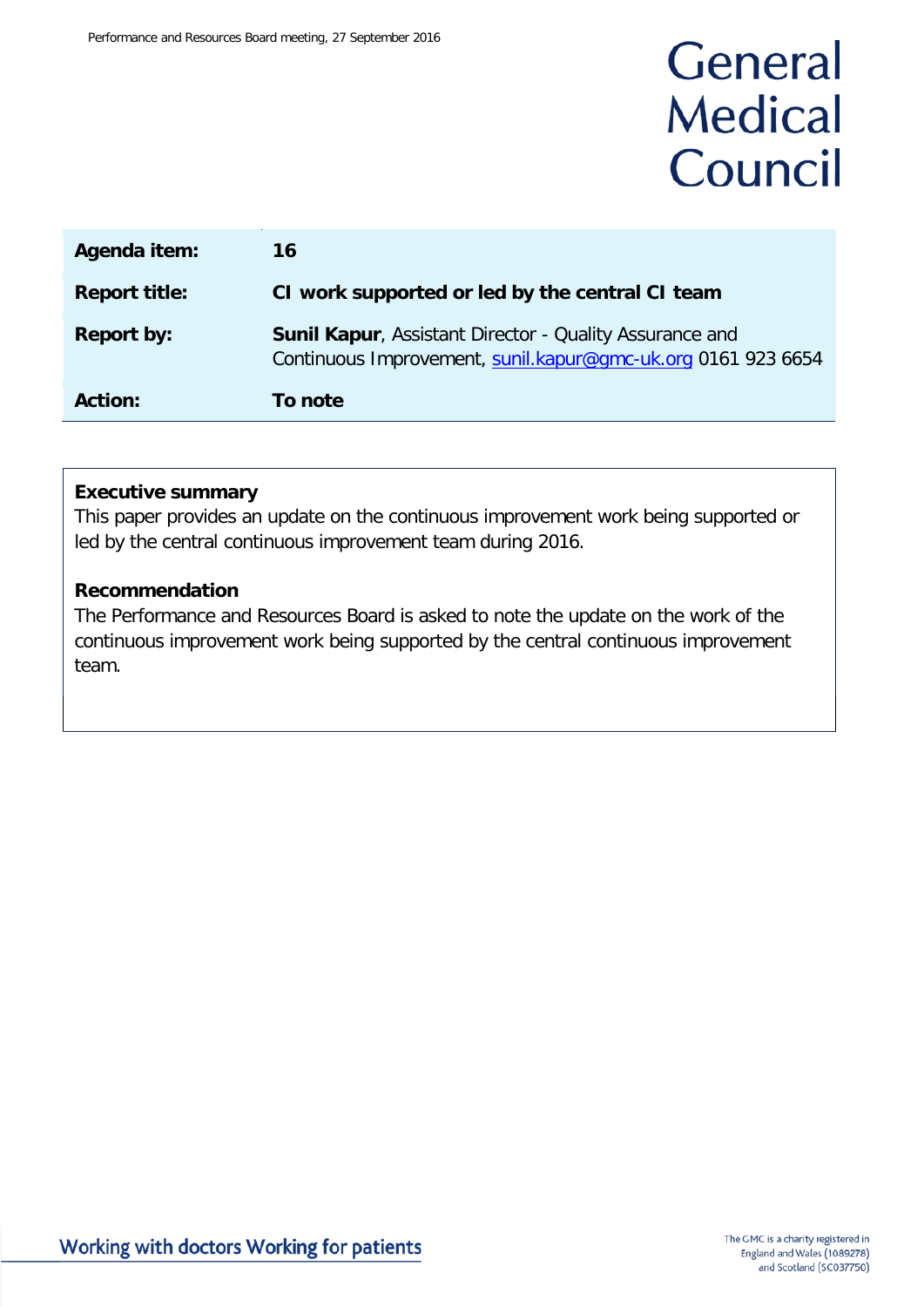# **Role of the Continuous Improvement team**

- **1** In mid-2015 the centralised Continuous Improvement (CI) team was created to provide a flexible function that would support the training of CI principles and the delivery of CI work across the organisation. Resources were brought together from Resources and Quality Assurance, Registration and Revalidation and Fitness to Practise.
- **2** The team manages its work on a demand-led basis for both training and projects. The support it provides may range from advisory to the full management of CI programmes of work.
- **3** The CI training takes the form of either a one-day awareness course or a three-day CI leader's course. The training is frequently used in conjunction with the delivery of CI projects, where project team members are also trained in CI principles.

# **CI methodology**

**4** The CI projects are delivered following a set five step structure called DMAIC. The time the project spends in each stage is dependent upon the type of project.

# Define

**5** This first steps is about defining the problem. A project may be initiated with a simple problem statement. The aim is to refine the problem, set the goals, identify the stakeholders and define the project scope.

# **Measure**

**6** In this stage we measure the size of the problem. This enables us to validate the problem, refine the problem statement and refine the goals.

# Analyse

**7** Using the data we have collected we start to analyse the process and identify the root causes of the identified problems. At this stage we may identify that the initial problem statement is incorrect and we return to define or measure.

#### Improve

**8** At this stage we know the root cause of the problem and the team generates possible solutions, prioritises them and plans for piloting or implementation. The solutions are then implemented.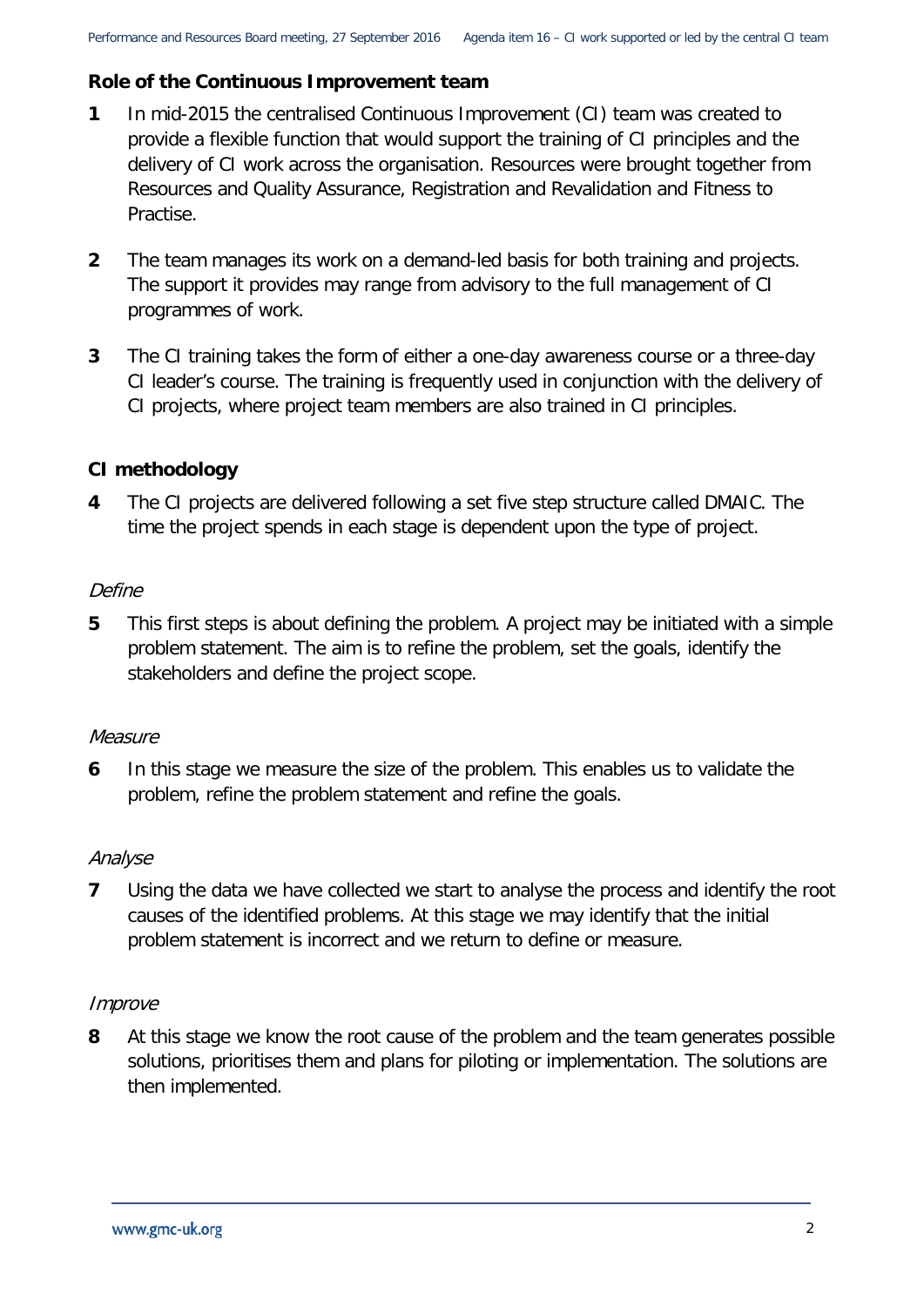#### **Control**

**9** Following the implementation of the solution we monitor how well the solution performs and work with the operational teams to embed the solutions and move the project over to business as usual (BAU).

## Report

- **10** The report at Annex A lists each of the 2016 CI projects that have been supported or led by the central CI team. The report describes the projects, their goals and current status.
- **11** As part of the 2017 business planning process the directorates have been asked where they require CI support. The CI work in 2017 will again be demand led and prioritised based on business need.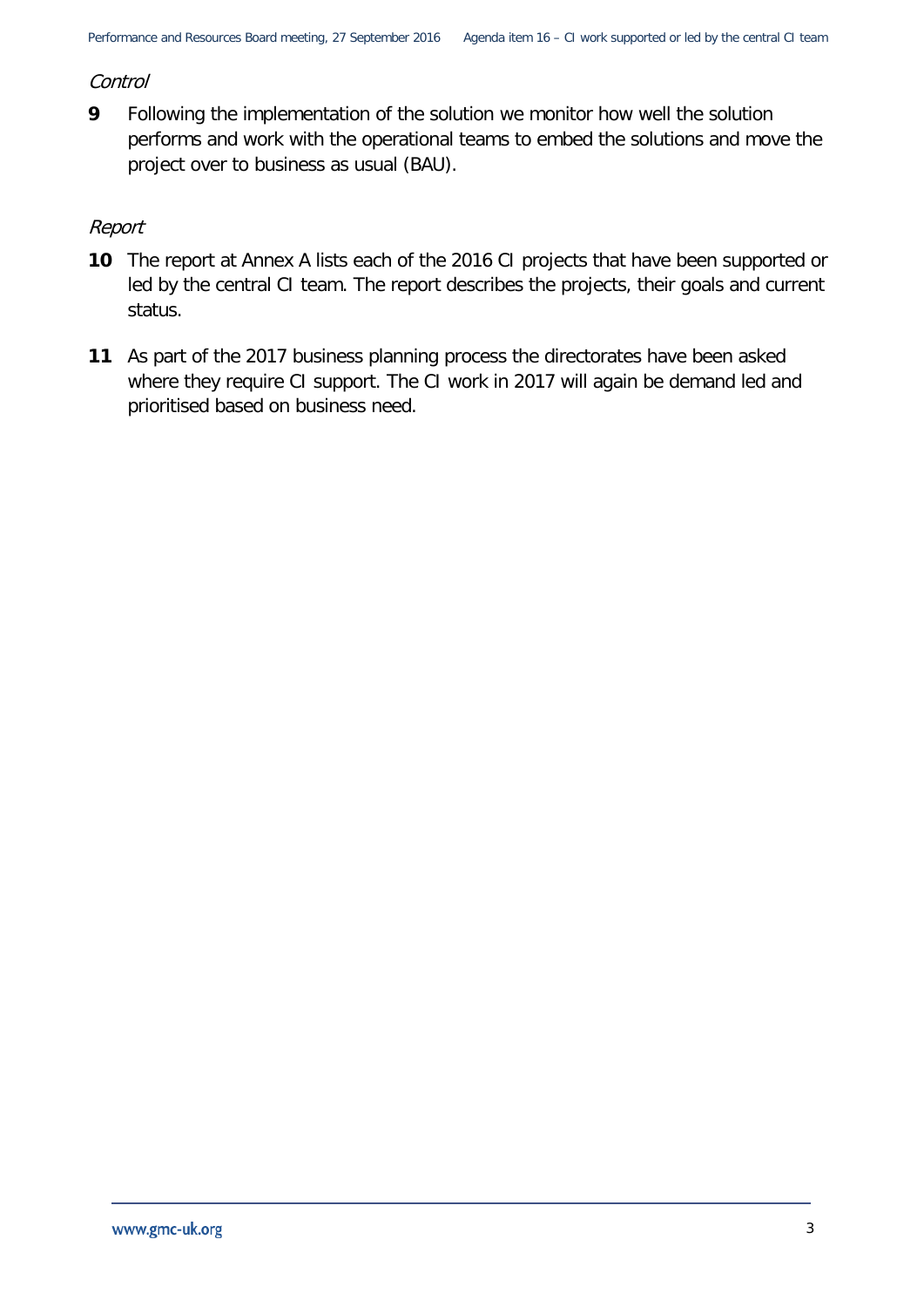# General **Medical** Council

## **16 – CI work supported or led by the central CI team**

**16 - Annex A**

## **Continuous improvement work**

- **1** This section lists the Continuous Improvement (CI) work that is either supported or being delivered by the central CI team. The work has either been completed or is currently underway.
- **2** The report includes a brief description of the project, the goals and the current status.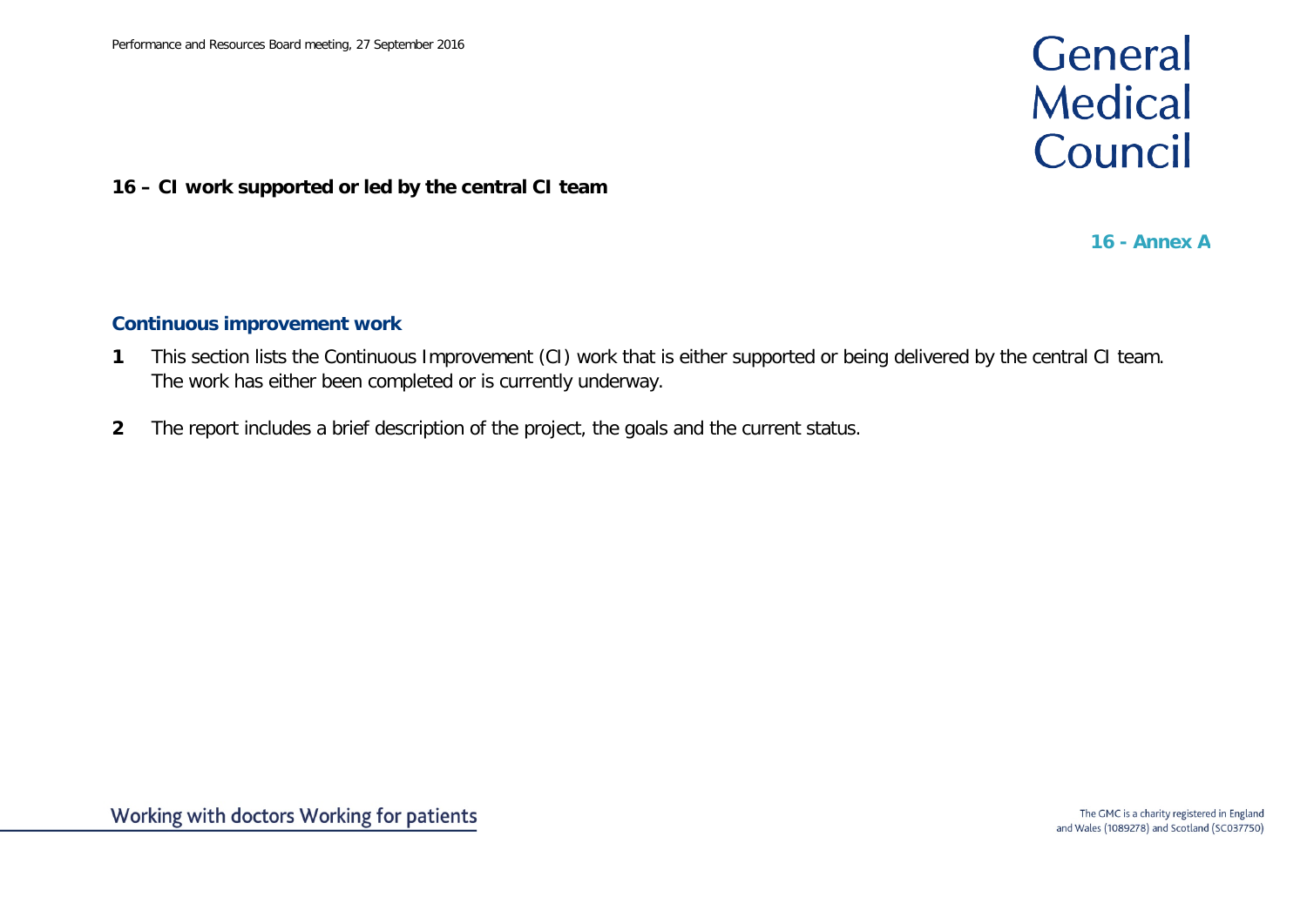| Project name                                  | <b>Description</b>                                                                                             | <b>Project steps</b>                                                                                                                                                                                                   | <b>Project status</b>                                                                                                                                                                     | <b>DMAIC</b> | <b>Benefits</b>                                                             |
|-----------------------------------------------|----------------------------------------------------------------------------------------------------------------|------------------------------------------------------------------------------------------------------------------------------------------------------------------------------------------------------------------------|-------------------------------------------------------------------------------------------------------------------------------------------------------------------------------------------|--------------|-----------------------------------------------------------------------------|
|                                               |                                                                                                                |                                                                                                                                                                                                                        |                                                                                                                                                                                           | stage        |                                                                             |
| CI training                                   | Deliver CI awareness and<br>CI project leader training<br>that will support the<br>organisation's CI work      | Promote the value of the CI<br>training<br>Deliver CI training in line<br>with demand<br>Bespoke training to team's<br>requirements as required<br>Review training feedback<br>and make improvements as<br>appropriate | Six CI awareness<br>courses delivered<br>47 attendees, average<br>rating of 9 out of 10<br>Four (3 day) CI leader<br>courses delivered<br>41 attendees, average<br>rating 9.1 out of 10.  | Improve      | Improved CI<br>capability<br>across the<br>organisation.                    |
| Change<br>programme -<br>Approvals<br>project | To support the smooth<br>and efficient transition of<br>the Approvals function<br>from London to<br>Manchester | Value stream map the<br>current curriculum approvals<br>process and develop and<br>ideal state process.<br>Identify improvement<br>opportunities and develop<br>an implementation plan                                 | Activities complete.<br>Project handed over to<br><b>BAU.</b> The operational<br>team are implementing<br>improvements.<br>19 improvement ideas<br>have been taken<br>forward by the team | Control      | Improved<br>visibility,<br>quality and<br>timeliness of<br>the<br>processes |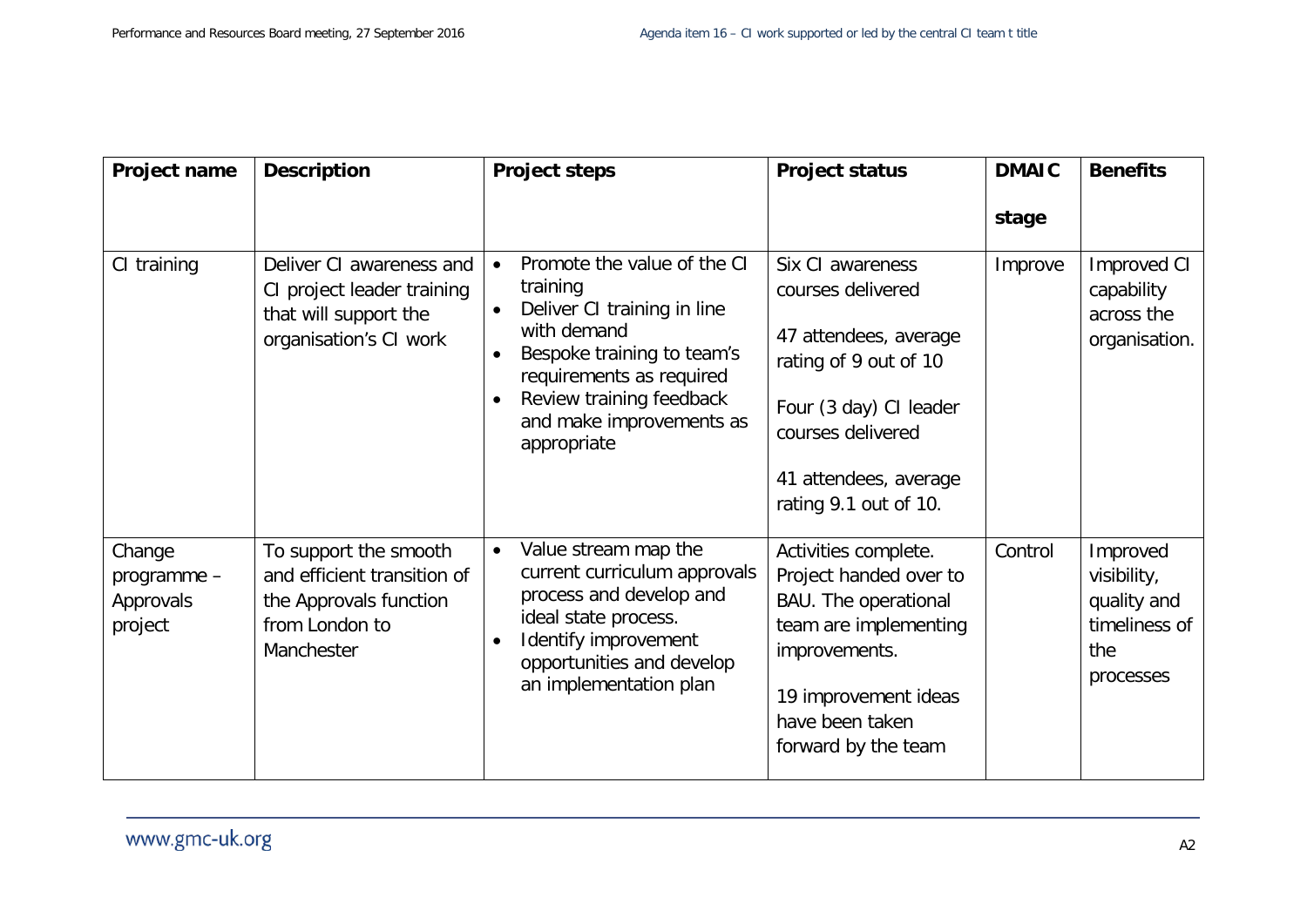| Project name                  | <b>Description</b>                                                                                                                                                                                                                                        | <b>Project steps</b>                                                                                                                                                                                                           | <b>Project status</b>                                                                                                                                                                                                                                                        | <b>DMAIC</b> | <b>Benefits</b>                                                                        |
|-------------------------------|-----------------------------------------------------------------------------------------------------------------------------------------------------------------------------------------------------------------------------------------------------------|--------------------------------------------------------------------------------------------------------------------------------------------------------------------------------------------------------------------------------|------------------------------------------------------------------------------------------------------------------------------------------------------------------------------------------------------------------------------------------------------------------------------|--------------|----------------------------------------------------------------------------------------|
|                               |                                                                                                                                                                                                                                                           |                                                                                                                                                                                                                                |                                                                                                                                                                                                                                                                              | stage        |                                                                                        |
| Governance<br>reporting       | To review the sign off<br>process for papers being<br>tabled at PRB, SPB and<br>Council.<br>To remove<br>inconsistencies in the<br>information presented to<br>the different<br>boards/Council.<br>To ensure data presented<br>is as current as possible. | Map the paper development<br>$\bullet$<br>and sign-off process<br>Engage with suppliers,<br>$\bullet$<br>authors and customers of<br>the process<br>Identify short and medium<br>term improvement<br>opportunities             | Currently capturing<br>qualitative and<br>quantitative data on the<br>process.<br>Identifying quick wins.<br>17 'quick wins' have<br>been identified,<br>approved and are being<br>taken forward by the<br>team.<br>Further analysis and<br>improvement work is<br>underway. | Measure      | Improve<br>timeliness of<br>the data and<br>reduce the<br>time to sign-<br>off papers. |
| Collecting<br>medical records | Medical records are<br>collected as part of the<br>investigations process.<br>Delays in collecting the<br>records impacts on the<br>total time to conclude an<br>investigation.                                                                           | Map the records collection<br>$\bullet$<br>process.<br>Collate data on the current<br>$\bullet$<br>process performance<br>Engage with medical records<br>providers<br>Identify improvement<br>opportunities<br>Pilot solutions | Management<br>information about the<br>process has been<br>improved and<br>'influencing' telephone<br>training is being piloted<br>with Investigations<br>Assistants. In Q2                                                                                                  | Improve      | Reduce the<br>time to<br>collect<br>records                                            |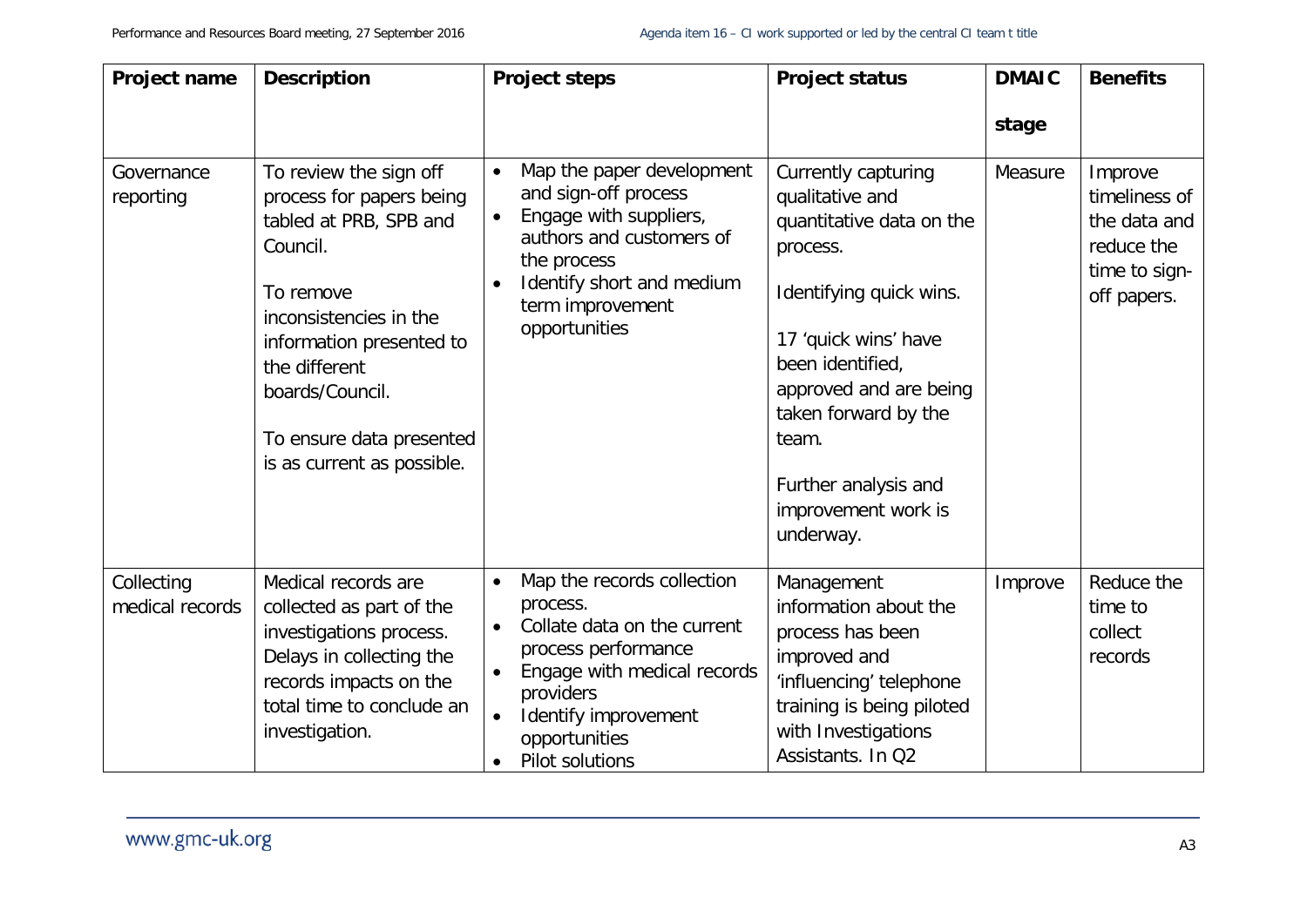| Project name             | <b>Description</b>                                                                                                | <b>Project steps</b>                                                                                                                                                                         | <b>Project status</b>                                                                                                                                                                                                                     | <b>DMAIC</b> | <b>Benefits</b>                                                            |
|--------------------------|-------------------------------------------------------------------------------------------------------------------|----------------------------------------------------------------------------------------------------------------------------------------------------------------------------------------------|-------------------------------------------------------------------------------------------------------------------------------------------------------------------------------------------------------------------------------------------|--------------|----------------------------------------------------------------------------|
|                          |                                                                                                                   |                                                                                                                                                                                              |                                                                                                                                                                                                                                           | stage        |                                                                            |
|                          |                                                                                                                   |                                                                                                                                                                                              | performance against the<br>internal target of<br>receiving records within<br>14 days has improved<br>by 28%.<br>22 colleagues have<br>attended the telephone<br>training with an average<br>rating of 9.3 out of 10.                      |              |                                                                            |
| FOI requests<br>from FTP | The time to respond to<br>an FOI request where<br>data is required from FTP<br>is sometimes outside of<br>the SLA | Reduce the amount of time<br>$\bullet$<br>required to respond to an<br>FOI request to the FTP MI<br>team<br>Remove unnecessary sign-<br>$\bullet$<br>off steps<br>Reduce rework<br>$\bullet$ | The project has been<br>completed.<br>Decision points have<br>been moved to earlier in<br>the process and this has<br>reduced rework.<br>Cross directorate SRs<br>have increased the<br>visibility of requests.<br>In the 12 months prior | Complete     | Reduce the<br>time to<br>respond and<br>effort<br>required to<br>sign off. |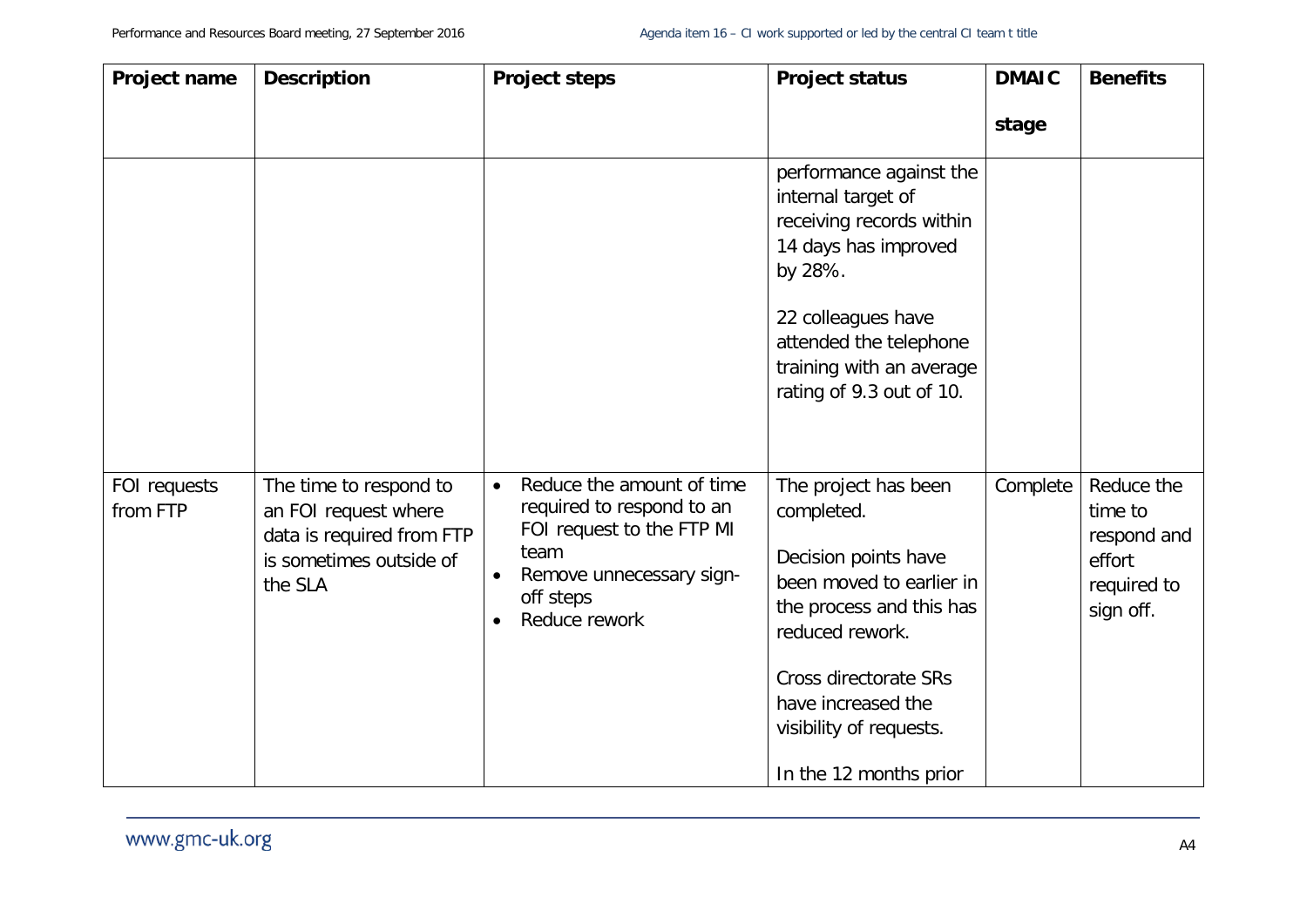| Project name           | <b>Description</b>                                                                                                | <b>Project steps</b>                                                                                                                                                                            | <b>Project status</b>                                                                                                                                                                                                                                                                                                                                             | <b>DMAIC</b>         | <b>Benefits</b>                                                |
|------------------------|-------------------------------------------------------------------------------------------------------------------|-------------------------------------------------------------------------------------------------------------------------------------------------------------------------------------------------|-------------------------------------------------------------------------------------------------------------------------------------------------------------------------------------------------------------------------------------------------------------------------------------------------------------------------------------------------------------------|----------------------|----------------------------------------------------------------|
|                        |                                                                                                                   |                                                                                                                                                                                                 |                                                                                                                                                                                                                                                                                                                                                                   | stage                |                                                                |
|                        |                                                                                                                   |                                                                                                                                                                                                 | to improvements the<br>team met the statutory<br>deadline within 87.2%<br>of requests. Following<br>the improvement work<br>this increased to 93.6%                                                                                                                                                                                                               |                      |                                                                |
| Empanelment<br>project | To identify if the current<br>empanelment process<br>would benefit from<br>support from our<br>enterprise systems | Map the empanelment<br>$\bullet$<br>process<br>Analyse process information<br>$\bullet$<br>Identify possible<br>improvements<br>Review feasibility of<br>$\bullet$<br>improvement opportunities | The MPT and IOP<br>empanelment process<br>has been mapped and<br>we are analysing the<br>information.<br>We are currently<br>benchmarking against<br>the Magistrates Court's<br>new online<br>empanelment system to<br>learn from their work.<br>We have identified an<br>improvement<br>opportunity to automate<br>the write out process<br>through GMC Connect. | Measure<br>/ analyse | Reduce the<br>effort<br>required to<br>deliver the<br>process. |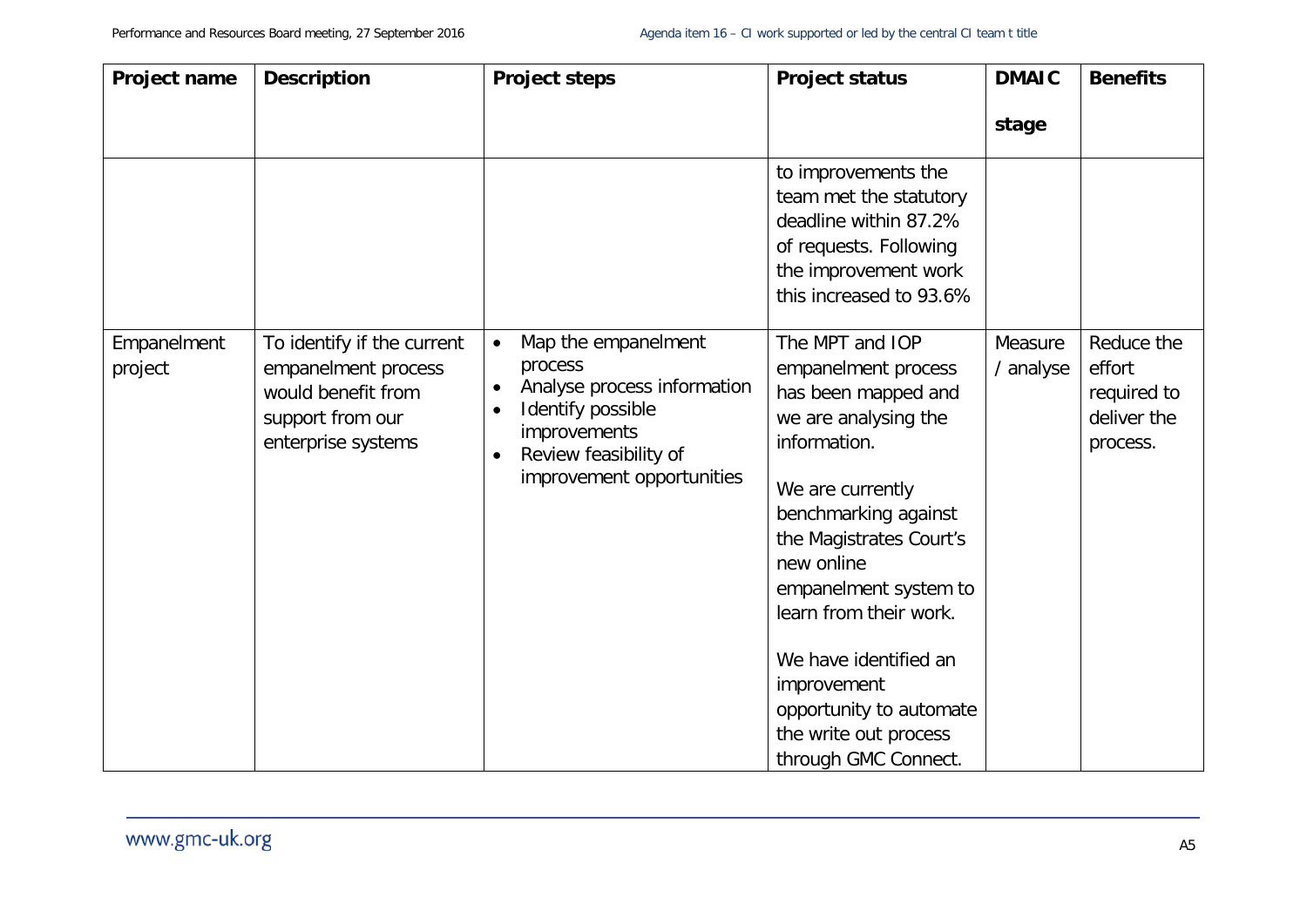| Project name                     | <b>Description</b>                                                                 | <b>Project steps</b>                                                                                                                                           | <b>Project status</b>                                                                                                                                                                                                                                            | <b>DMAIC</b> | <b>Benefits</b>                                                      |
|----------------------------------|------------------------------------------------------------------------------------|----------------------------------------------------------------------------------------------------------------------------------------------------------------|------------------------------------------------------------------------------------------------------------------------------------------------------------------------------------------------------------------------------------------------------------------|--------------|----------------------------------------------------------------------|
|                                  |                                                                                    |                                                                                                                                                                |                                                                                                                                                                                                                                                                  | stage        |                                                                      |
|                                  |                                                                                    |                                                                                                                                                                | A development bid is<br>being produced.                                                                                                                                                                                                                          |              |                                                                      |
| CI database                      | Developing a system that<br>enabled improved<br>management of<br>improvement ideas | Track CI ideas<br>Improve visibility of CI ideas<br>Improve the assessment and<br>implementation of<br>improvement ideas                                       | New database<br>implemented which<br>allows greater visibility<br>of progress.<br>New processes in place<br>for local teams to<br>review the improvement<br>ideas.<br>Since its launch in<br>February 2016 73<br>opportunities have been<br>logged and reviewed. | Control      | Improved<br>the quality<br>of the CI<br>project<br>review<br>process |
| <b>IS Procurement</b><br>process | To identify how our<br>procurement process can<br>best support IS processes        | Identify waste and<br>$\bullet$<br>improvement opportunities<br>in the IS procurement<br>process<br>Develop guidance and<br>training to support the<br>process | Current process<br>mapped. Initial gaps<br>identified.<br>A new process is being<br>piloted as part of the<br><b>Digital Strategy Platform</b>                                                                                                                   | Improve      | Improve the<br>quality of<br>the process<br>and effort<br>required   |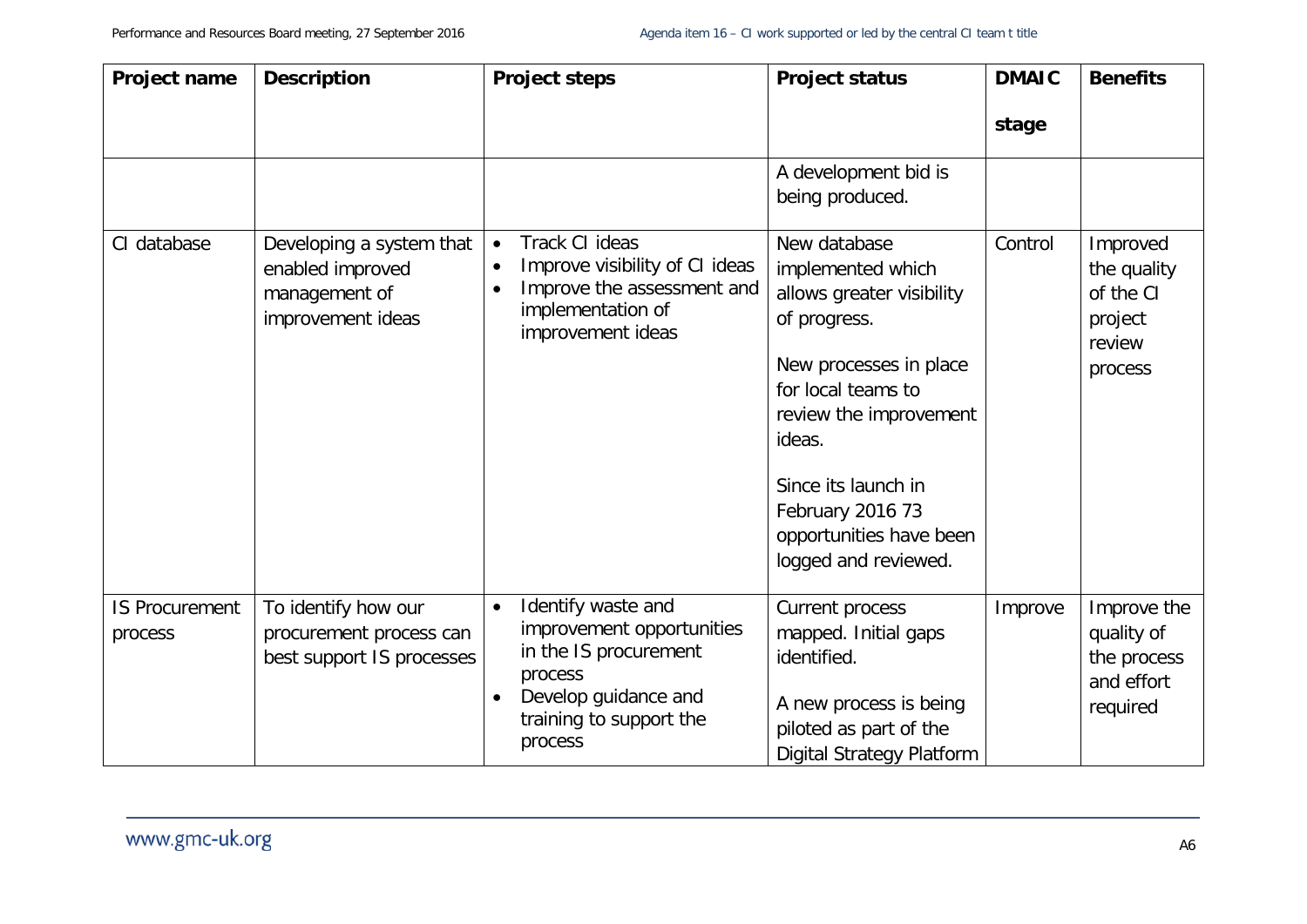| Project name                                           | <b>Description</b>                                                                                             | <b>Project steps</b>                                                                                                                                                                               | <b>Project status</b>                                                                                                                                                                                                                                                                                                                                                                                                               | <b>DMAIC</b>  | <b>Benefits</b>                                                                    |
|--------------------------------------------------------|----------------------------------------------------------------------------------------------------------------|----------------------------------------------------------------------------------------------------------------------------------------------------------------------------------------------------|-------------------------------------------------------------------------------------------------------------------------------------------------------------------------------------------------------------------------------------------------------------------------------------------------------------------------------------------------------------------------------------------------------------------------------------|---------------|------------------------------------------------------------------------------------|
|                                                        |                                                                                                                |                                                                                                                                                                                                    |                                                                                                                                                                                                                                                                                                                                                                                                                                     | stage         |                                                                                    |
|                                                        |                                                                                                                |                                                                                                                                                                                                    | procurement process.                                                                                                                                                                                                                                                                                                                                                                                                                |               |                                                                                    |
| <b>Standards</b><br>guidance<br>development<br>process | To review the guidance<br>development process and<br>identify areas of waste &<br>improvement<br>opportunities | Develop a value stream map<br>$\bullet$<br>of the guidance<br>development process<br>To identify process<br>$\bullet$<br>improvement opportunities<br>To initiate specific<br>improvement projects | Value stream map<br>complete and initial CI<br>project being scoped.<br>111 improvement<br>opportunities identified<br>across all 8 phases of<br>the guidance<br>development process,<br>covering 13 themes.<br>Launched project on the<br>first phase of guidance<br>development (Scoping).<br>Of the 111, 22<br>opportunities sit within<br>this are. This work will<br>run alongside the<br><b>Standards Consent</b><br>project. | <b>Define</b> | Improve the<br>timeliness<br>and effort<br>required to<br>deliver the<br>processes |
| Associates                                             | Associate contact details<br>are duplicated across                                                             | Document the current state<br>$\bullet$<br>process<br>Identify and implement<br>$\bullet$                                                                                                          | We have identified how<br>information is currently                                                                                                                                                                                                                                                                                                                                                                                  | Analyse       | Reduce the<br>effort                                                               |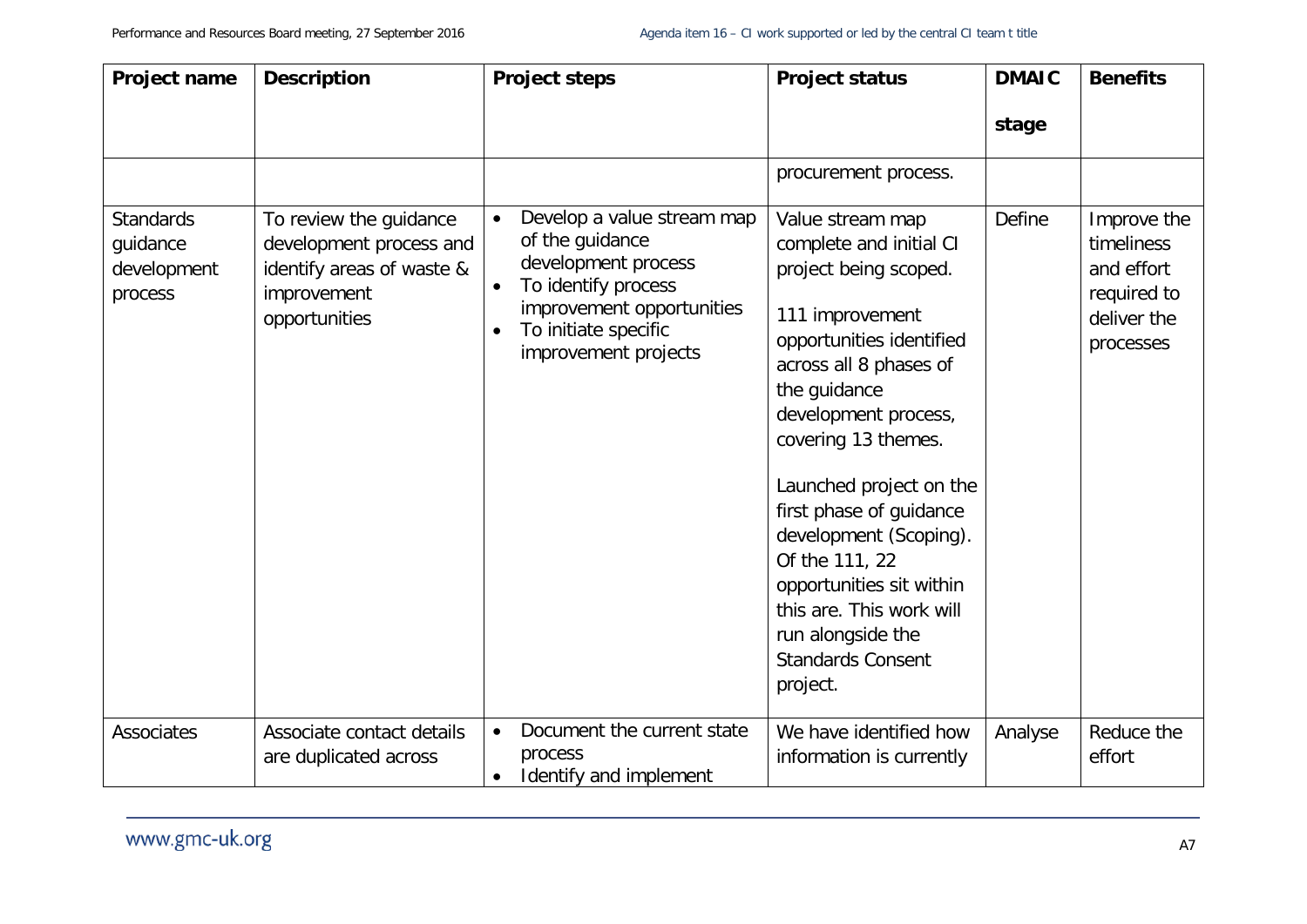| Project name                                | <b>Description</b>                                                                                                                                                                                                                          | <b>Project steps</b>                                                                                                                                                                                                                                                            | <b>Project status</b>                                                                                                                                                                                                               | <b>DMAIC</b> | <b>Benefits</b>                          |
|---------------------------------------------|---------------------------------------------------------------------------------------------------------------------------------------------------------------------------------------------------------------------------------------------|---------------------------------------------------------------------------------------------------------------------------------------------------------------------------------------------------------------------------------------------------------------------------------|-------------------------------------------------------------------------------------------------------------------------------------------------------------------------------------------------------------------------------------|--------------|------------------------------------------|
|                                             |                                                                                                                                                                                                                                             |                                                                                                                                                                                                                                                                                 |                                                                                                                                                                                                                                     | stage        |                                          |
| contact details                             | multiple systems. This<br>can negatively impact on<br>the associate's<br>experience of<br>engagement with the<br>GMC. Also we are not<br>able to send out<br>payments electronically<br>as we can't rely on the<br>email addresses we hold. | improvement opportunities                                                                                                                                                                                                                                                       | stored and we are<br>reviewing the scope of<br>the project.<br>Engaged with eight<br>teams who work with<br>associates.<br>Identified 20 associate<br>groups and 14 other<br>external contact groups.                               |              | required to<br>deliver the<br>processes  |
| Complaints<br>handling ISO<br>accreditation | To gain ISO 10002 for<br>customer complaint<br>handling across the GMC                                                                                                                                                                      | Map current complaints<br>$\bullet$<br>processes across the<br>organisation<br>Identify gaps to ISO<br>$\bullet$<br>standards<br>Develop actions to bridge<br>the gaps & actions to<br>address the 2013 internal<br>review of complaints<br>Seek ISO certification<br>$\bullet$ | Certification gained in<br>January 2016.<br>Initial assessment<br>against ISO 10002<br>identified 50% gap<br>against standards.<br>Project identified 40<br>improvement<br>opportunities which<br>were implemented<br>through eight | Complete     | Improve the<br>quality of<br>the process |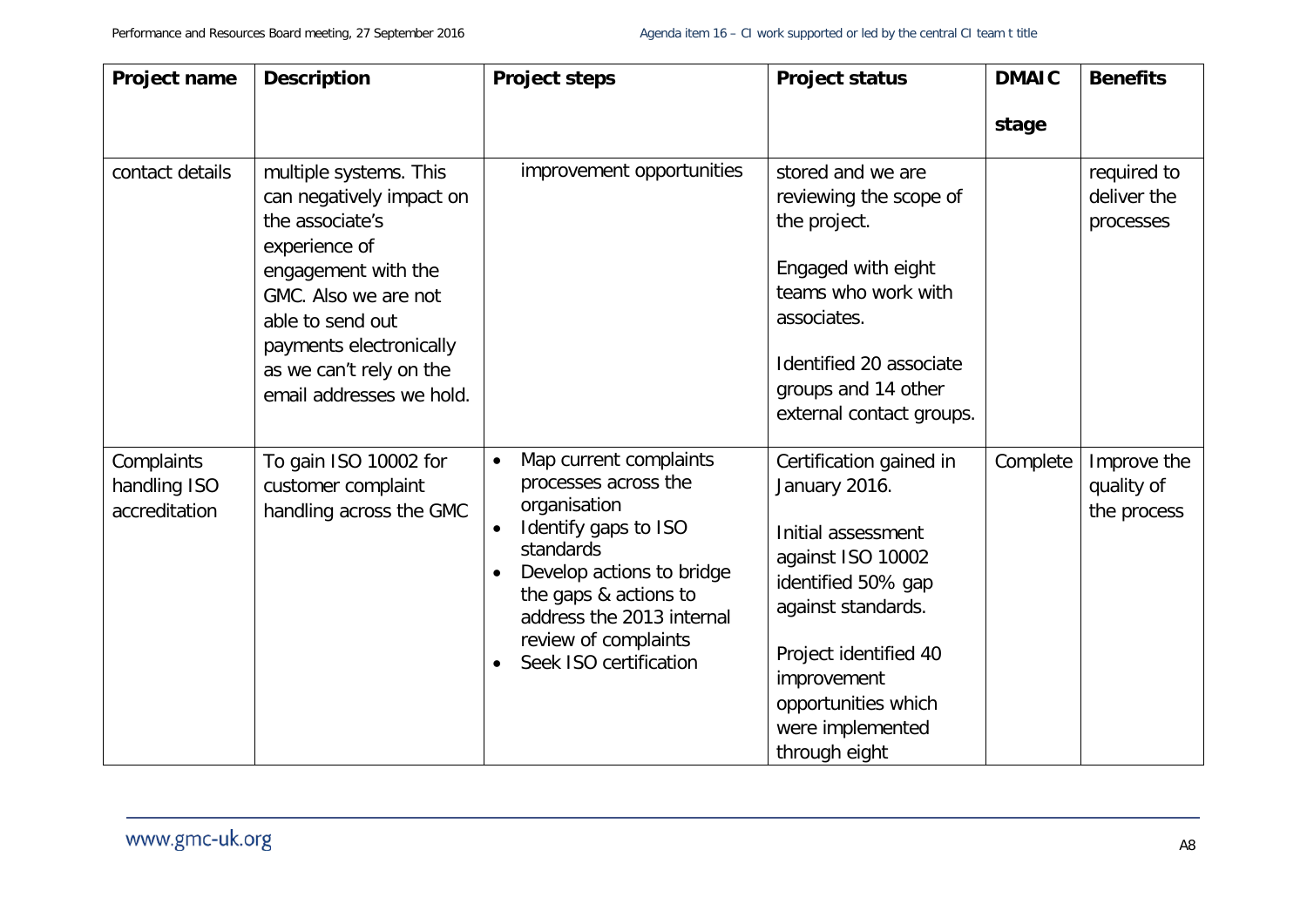| <b>Project name</b>              | <b>Description</b>                                                                                                                                                                                                                                                                                                                                                                                                                                                             | <b>Project steps</b>                                                                                                                                                                                                                                        | <b>Project status</b>                                                                                                                                                                            | <b>DMAIC</b> | <b>Benefits</b>                                                                                                                          |
|----------------------------------|--------------------------------------------------------------------------------------------------------------------------------------------------------------------------------------------------------------------------------------------------------------------------------------------------------------------------------------------------------------------------------------------------------------------------------------------------------------------------------|-------------------------------------------------------------------------------------------------------------------------------------------------------------------------------------------------------------------------------------------------------------|--------------------------------------------------------------------------------------------------------------------------------------------------------------------------------------------------|--------------|------------------------------------------------------------------------------------------------------------------------------------------|
|                                  |                                                                                                                                                                                                                                                                                                                                                                                                                                                                                |                                                                                                                                                                                                                                                             |                                                                                                                                                                                                  | stage        |                                                                                                                                          |
|                                  |                                                                                                                                                                                                                                                                                                                                                                                                                                                                                |                                                                                                                                                                                                                                                             | workstreams.                                                                                                                                                                                     |              |                                                                                                                                          |
| Case examiner<br>decision making | To identify improvements<br>that will facilitate the<br>reduction of the CE<br>decision backlog<br>Improve the quality<br>and timeliness of the<br>information required<br>to make a CE decision<br>Identify what case<br>$\blacksquare$<br>direction is required<br>to effectively deliver a<br>case<br>Define the required<br>consistency of CE<br>decisions<br>Ensure the allocation<br>and prioritisation of<br>cases minimises<br>waste in the decision<br>making process | High level map of the<br>current investigations<br>process<br>Shadow Triage,<br>Investigations and CE teams<br>Analyse process information<br>Identify potential<br>п<br>improvement opportunities<br>Select improvement projects<br>and set-up workstreams | The project team have<br>identified 26 potential<br>improvement projects.<br>The majority of<br>improvement<br>opportunities have been<br>incorporated into<br>planned activities within<br>FTP. | Analyse      | Reduce the<br>time and<br>effort<br>required to<br>deliver the<br>process.<br>Improve the<br>quality of<br>the inputs to<br>the process. |
| Scanning                         | Support the scanning<br>team in the development<br>and delivery of their CI                                                                                                                                                                                                                                                                                                                                                                                                    | Run workshops to identify<br>$\bullet$<br>improvement opportunities<br>Development CI programme<br>of work                                                                                                                                                  | Team identified 70<br>improvement<br>opportunities for further                                                                                                                                   | Improve      | Improve the<br>timeliness of<br>the<br>processes                                                                                         |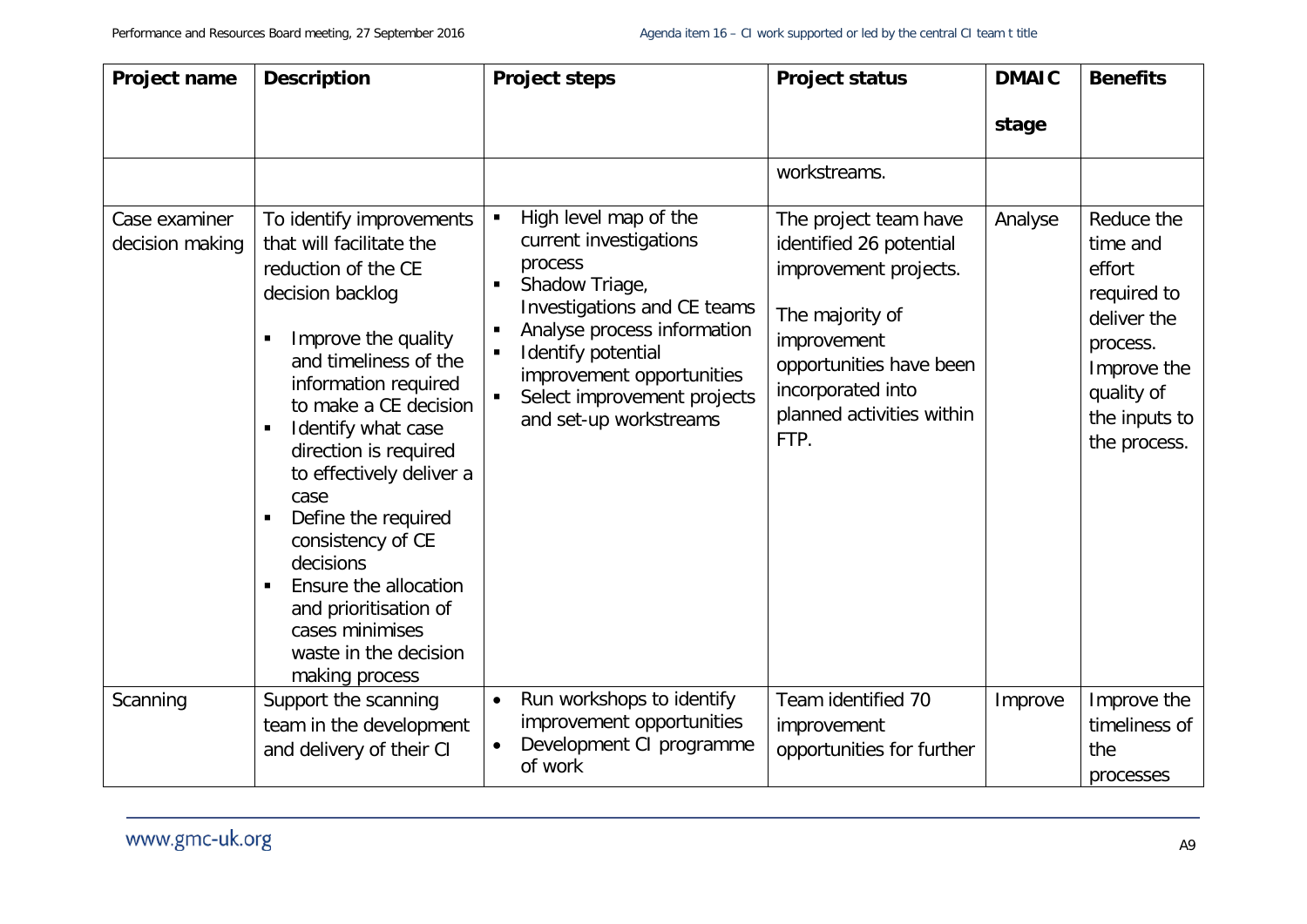| Project name             | <b>Description</b>                                                                           | <b>Project steps</b>                                                                                                                                                                        | <b>Project status</b>                                                                                                                                                                                                                             | <b>DMAIC</b> | <b>Benefits</b>                                                 |
|--------------------------|----------------------------------------------------------------------------------------------|---------------------------------------------------------------------------------------------------------------------------------------------------------------------------------------------|---------------------------------------------------------------------------------------------------------------------------------------------------------------------------------------------------------------------------------------------------|--------------|-----------------------------------------------------------------|
|                          |                                                                                              |                                                                                                                                                                                             |                                                                                                                                                                                                                                                   | stage        |                                                                 |
|                          | programme                                                                                    | Improve engagement with<br>$\bullet$<br>suppliers and customers of<br>their processes                                                                                                       | investigation.<br>Increased engagement<br>with suppliers and<br>customers to test<br>assumptions.<br>27 closed (this will be<br>either NFA or<br>implemented), 26 in<br>progress and 17<br>pending investigation.                                 |              | and improve<br>the quality                                      |
| SOMEP data<br>collection | To reduce the amount of<br>effort required to collect<br>FTP data for use in<br><b>SOMEP</b> | Map the data collection<br>$\bullet$<br>process<br>Identify improvement<br>$\bullet$<br>opportunities relating to<br>collecting information and<br>reducing the amount of data<br>reworking | Solutions have been<br>developed to reduce the<br>amount of effort<br>required to collect info<br>each year (creation of<br>standard reports).<br>Supporting the use of<br>reference tables.<br>Will review the impact<br>of the solutions in the | Improve      | Reduce the<br>effort<br>required to<br>deliver the<br>processes |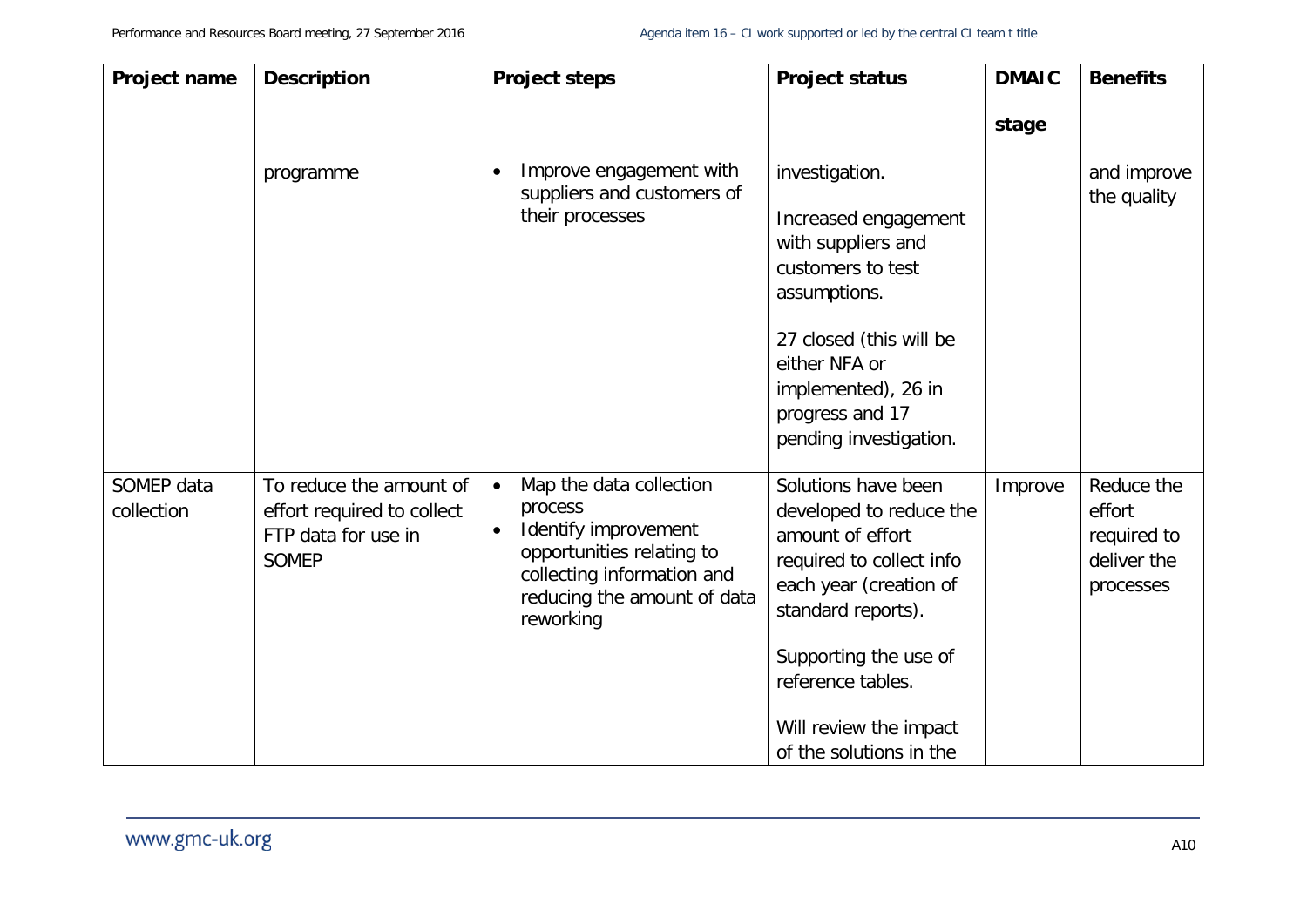| Project name                                      | <b>Description</b>                                                                                                                      | <b>Project steps</b>                                                                                                                                                                                       | <b>Project status</b>                                                                                                                                                           | <b>DMAIC</b> | <b>Benefits</b>                                               |
|---------------------------------------------------|-----------------------------------------------------------------------------------------------------------------------------------------|------------------------------------------------------------------------------------------------------------------------------------------------------------------------------------------------------------|---------------------------------------------------------------------------------------------------------------------------------------------------------------------------------|--------------|---------------------------------------------------------------|
|                                                   |                                                                                                                                         |                                                                                                                                                                                                            |                                                                                                                                                                                 | stage        |                                                               |
|                                                   |                                                                                                                                         |                                                                                                                                                                                                            | autumn                                                                                                                                                                          |              |                                                               |
| Revalidation /<br><b>FTP</b><br>communications    | To identify potential cross<br>overs of communications<br>between revalidation and<br>FTP that may cause<br>confusion to the doctor     | Process map the<br>$\bullet$<br>communications process<br>Collate and analyse data for<br>$\bullet$<br>doctors 'on hold'<br>Identify improvement<br>$\bullet$<br>opportunities                             | 11 project findings have<br>been presented to and<br>accepted by the R&R<br>and FtP management<br>teams for inclusion in<br>their respective<br>business planning<br>processes. | Improve      | Improve the<br>quality and<br>reduce the<br>effort            |
| <b>Revalidation CI</b>                            | Following three years of<br>running the processes,<br>deliver a general CI<br>review of the revalidation<br>processes                   | Test original working<br>$\bullet$<br>assumptions used to design<br>the revalidation processes<br>Identify improvement<br>$\bullet$<br>opportunities<br>Develop and implement<br>$\bullet$<br>improvements | Identifying potential<br>improvement areas.<br>Collecting data.                                                                                                                 | Measure      | Reduce the<br>effort and<br>improve the<br>quality            |
| Confidential<br>helpline<br>operational<br>review | Simplify the confidential<br>helpline procedure in<br>relation to the type of<br>caller, anonymous,<br>unrestricted and<br>confidential | Review the process and<br>$\bullet$<br>identify waste<br>Identify improvement<br>$\bullet$<br>opportunities<br>Develop and implement<br>$\bullet$<br>solutions                                             | Process simplified to<br>mirror mainstream<br>process.<br>Multiple manual<br>handling steps removed                                                                             | Control      | Reduce the<br>effort<br>required to<br>deliver the<br>process |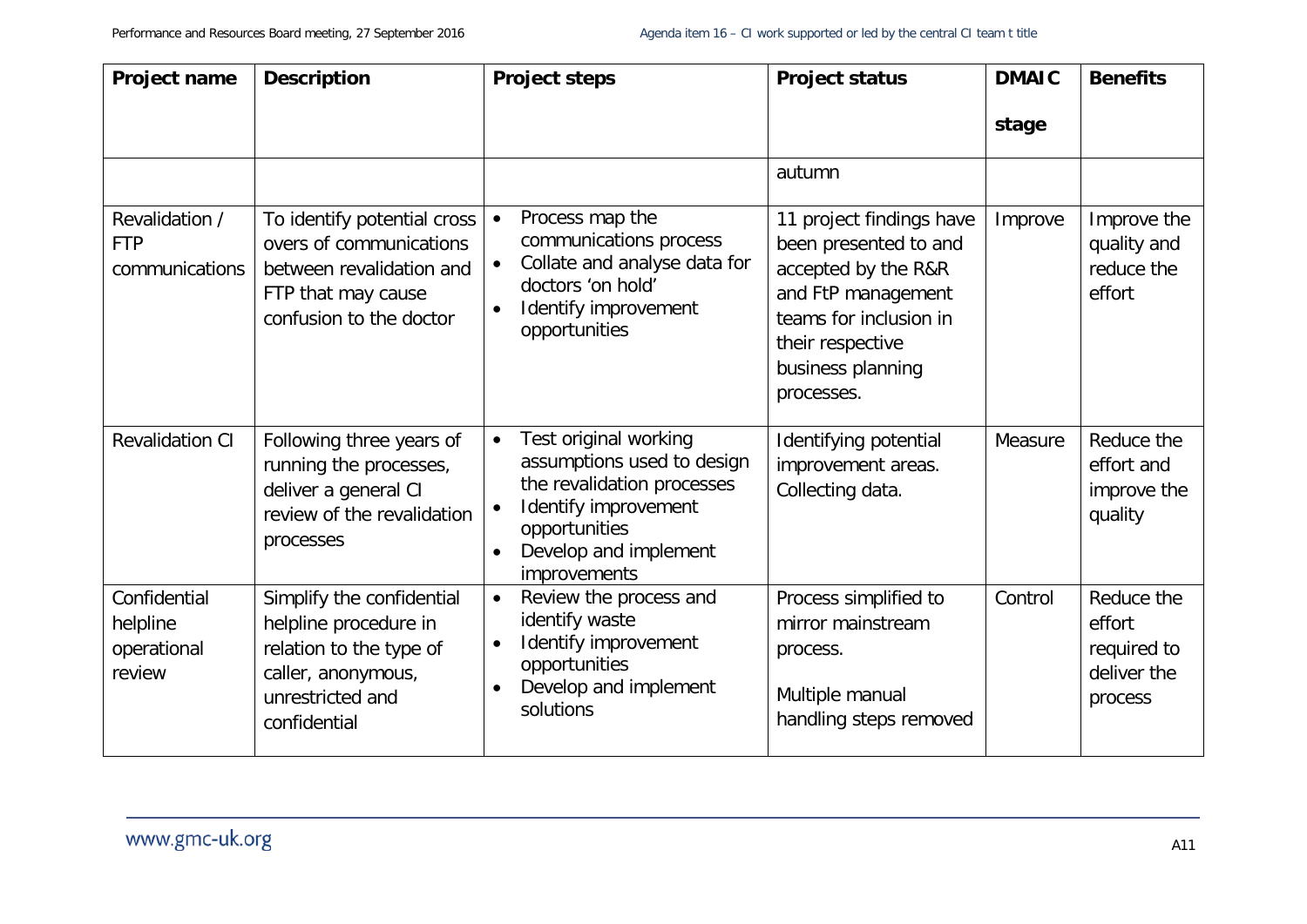| Project name              | <b>Description</b>                                                                                                                                                                             | <b>Project steps</b>                                                                                                                                                                                                                                                                                                                                                     | <b>Project status</b>                                                                                                                                                                                                                          | <b>DMAIC</b> | <b>Benefits</b>                                                                                                             |
|---------------------------|------------------------------------------------------------------------------------------------------------------------------------------------------------------------------------------------|--------------------------------------------------------------------------------------------------------------------------------------------------------------------------------------------------------------------------------------------------------------------------------------------------------------------------------------------------------------------------|------------------------------------------------------------------------------------------------------------------------------------------------------------------------------------------------------------------------------------------------|--------------|-----------------------------------------------------------------------------------------------------------------------------|
|                           |                                                                                                                                                                                                |                                                                                                                                                                                                                                                                                                                                                                          |                                                                                                                                                                                                                                                | stage        |                                                                                                                             |
| <b>Contact Centre</b>     | To undertake a review of<br><b>Contact Centre processes</b><br>and identify improvement<br>opportunities.<br>Identify if improvement<br>opportunities could<br>enable a change to the<br>SLAs. | Analyses call and email<br>$\bullet$<br>volumes, categories and<br>processing times<br>Analyse mix of transactions<br>and request for advice<br>Identify and deliver<br>$\bullet$<br>improvement opportunities<br>(including removing or<br>reducing requirement for call<br>or email)<br>Link in with digital strategy<br>$\bullet$<br>and customer service<br>strategy | Data analysis underway.<br>Improvement<br>opportunities being<br>reviewed.<br>A full assessment is<br>underway of the<br>190,000 calls and<br>105,000 emails received<br>into the Centre every<br>year.                                        | Measure      | Reduce the<br>effort<br>required to<br>deliver the<br>processes<br>and improve<br>the<br>timeliness of<br>some<br>processes |
| HR recruitment<br>process | Improve the support and<br>guidance provided as<br>part of the recruitment<br>process                                                                                                          | Map the recruitment process<br>Interview a sample of<br>recruiting managers<br>Analyse data and identify<br>$\bullet$<br>improvement opportunities<br>Develop solutions and<br>implement                                                                                                                                                                                 | New guidance was<br>written and launched.<br>The guidance provided<br>a simpler view of the<br>recruitment process and<br>provided greater clarity.<br>The new guidance has<br>been used with 111<br>vacancies since the start<br>of the year. | Complete     | Improve the<br>quality of<br>the process                                                                                    |